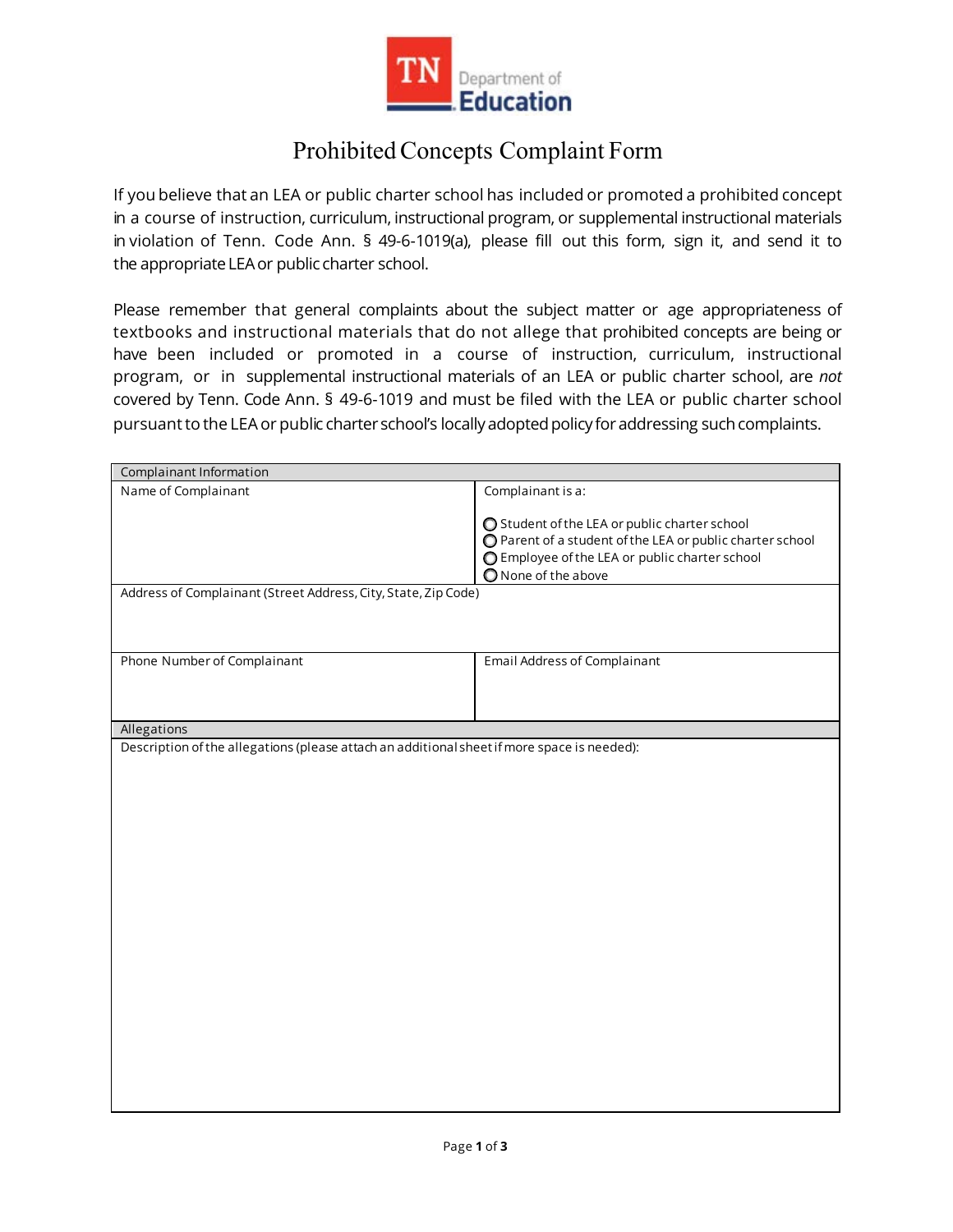| The allegations above fall within the following category or categories of prohibited concepts:                                                                                                                       |                                                                                                                             |  |
|----------------------------------------------------------------------------------------------------------------------------------------------------------------------------------------------------------------------|-----------------------------------------------------------------------------------------------------------------------------|--|
| One race or sex is inherently superior to another race or sex.<br>□ 1.                                                                                                                                               |                                                                                                                             |  |
| $\Box$ 2.                                                                                                                                                                                                            | An individual, by virtue of the individual's race or sex, is inherently privileged, racist, sexist, or oppressive,          |  |
| whether consciously or subconsciously.                                                                                                                                                                               |                                                                                                                             |  |
| $\Box$ 3.<br>An individual should be discriminated against or receive adverse treatment because of the individual's race or<br>sex.                                                                                  |                                                                                                                             |  |
| An individual's moral character is determined by the individual's race or sex.<br>$\Box$ 4.                                                                                                                          |                                                                                                                             |  |
| An individual, by virtue of the individual's race or sex, bears responsibility for actions committed in the past by<br>$\Box$ 5.                                                                                     |                                                                                                                             |  |
| other members of the same race or sex.                                                                                                                                                                               |                                                                                                                             |  |
| An individual should feel discomfort, guilt, anguish, or another form of psychological distress solely because of<br>$\Box$ 6.<br>the individual's race or sex.                                                      |                                                                                                                             |  |
| A meritocracy is inherently racist or sexist, or designed by a particular race or sex to oppress members of<br>$\Box$ 7.                                                                                             |                                                                                                                             |  |
| another race or sex.                                                                                                                                                                                                 |                                                                                                                             |  |
| $\Box$ 8.<br>This state or the United States is fundamentally or irredeemably racist or sexist.                                                                                                                      |                                                                                                                             |  |
| Promoting or advocating the violent overthrow of the United States government.<br>□ 9.<br>□ 10. Promoting division between, or resentment of, a race, sex, religion, creed, nonviolent political affiliation, social |                                                                                                                             |  |
| class, or class of people.                                                                                                                                                                                           |                                                                                                                             |  |
| □ 11. Ascribing character traits, values, moral or ethical codes, privileges, or beliefs to a race or sex, or to an individual                                                                                       |                                                                                                                             |  |
| because of the individual's race or sex.                                                                                                                                                                             |                                                                                                                             |  |
| $\square$ 12. The rule of law does not exist, but instead is series of power relationships and struggles among racial or other<br>groups.                                                                            |                                                                                                                             |  |
| $\Box$ 13. All Americans are not created equal and are not endowed by their Creator with certain unalienable rights,                                                                                                 |                                                                                                                             |  |
| including, life, liberty, and the pursuit of happiness.                                                                                                                                                              |                                                                                                                             |  |
| $\Box$ 14. Governments should deny to any person within the government's jurisdiction the equal protection of the law.                                                                                               |                                                                                                                             |  |
| Information about Individual Alleged to Have Included or Promoted the Prohibited Concept                                                                                                                             |                                                                                                                             |  |
| Name of the Individual                                                                                                                                                                                               | Date(s) Prohibited Concept Was Included or Promoted                                                                         |  |
|                                                                                                                                                                                                                      |                                                                                                                             |  |
|                                                                                                                                                                                                                      |                                                                                                                             |  |
| Job Position of the Individual                                                                                                                                                                                       | School Where the Allegation Arose                                                                                           |  |
|                                                                                                                                                                                                                      |                                                                                                                             |  |
|                                                                                                                                                                                                                      |                                                                                                                             |  |
| Contact Information of the Individual (if known)                                                                                                                                                                     |                                                                                                                             |  |
|                                                                                                                                                                                                                      |                                                                                                                             |  |
|                                                                                                                                                                                                                      |                                                                                                                             |  |
|                                                                                                                                                                                                                      |                                                                                                                             |  |
| <b>Supporting Information</b>                                                                                                                                                                                        |                                                                                                                             |  |
| List of documents or other written materials in support of the allegations (please provide a copy where possible):                                                                                                   |                                                                                                                             |  |
|                                                                                                                                                                                                                      |                                                                                                                             |  |
|                                                                                                                                                                                                                      |                                                                                                                             |  |
|                                                                                                                                                                                                                      |                                                                                                                             |  |
|                                                                                                                                                                                                                      |                                                                                                                             |  |
|                                                                                                                                                                                                                      |                                                                                                                             |  |
|                                                                                                                                                                                                                      |                                                                                                                             |  |
|                                                                                                                                                                                                                      |                                                                                                                             |  |
|                                                                                                                                                                                                                      | List of individuals who may have knowledge of the allegations (please indicate whether the individual is a student, parent, |  |
| or employee of the LEA or public charter school):                                                                                                                                                                    |                                                                                                                             |  |
|                                                                                                                                                                                                                      |                                                                                                                             |  |
|                                                                                                                                                                                                                      |                                                                                                                             |  |
|                                                                                                                                                                                                                      |                                                                                                                             |  |
|                                                                                                                                                                                                                      |                                                                                                                             |  |
|                                                                                                                                                                                                                      |                                                                                                                             |  |